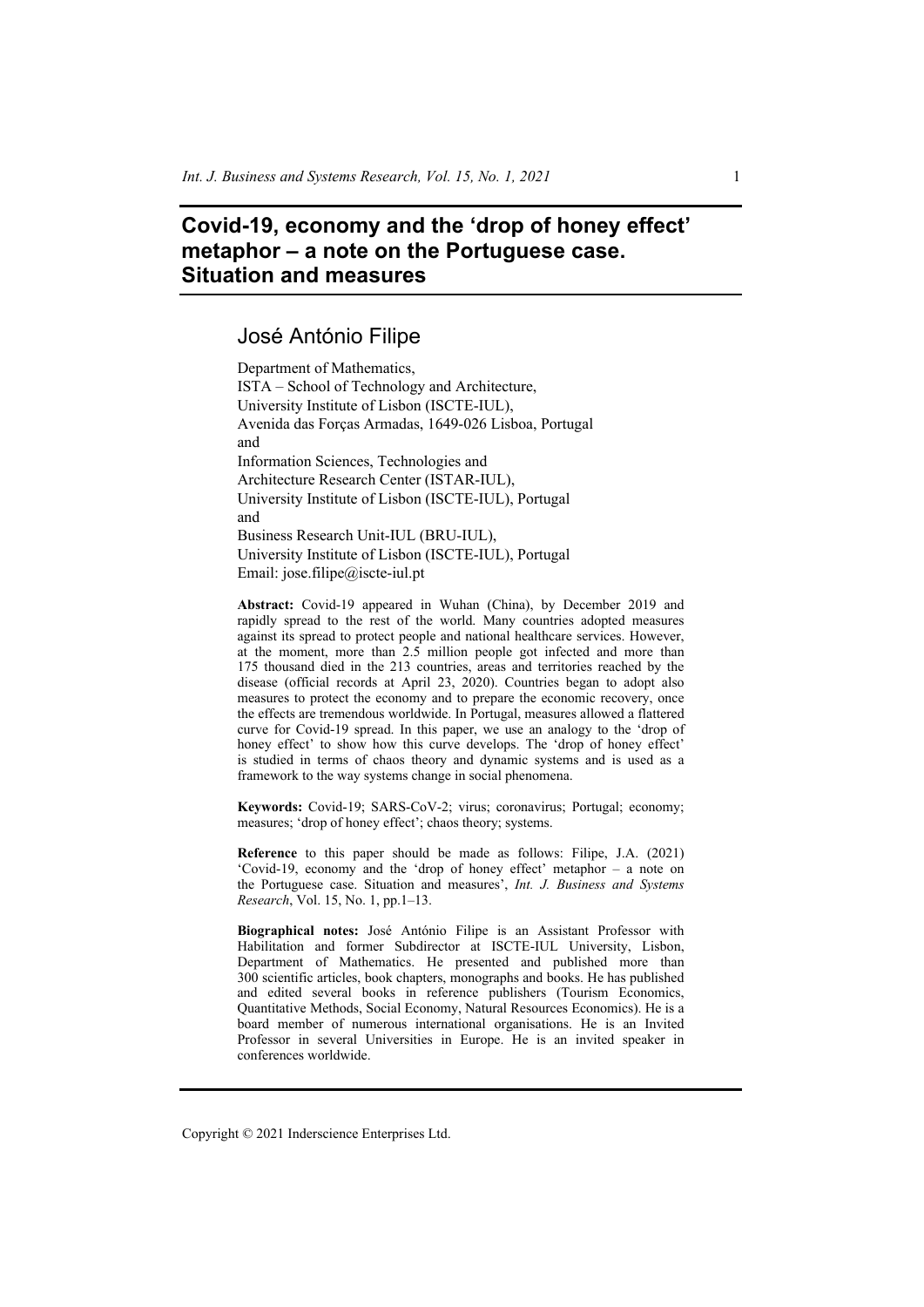## **1 Introduction**

The disease that later would be named Covid-19 appeared in Wuhan, Hubei Province, China, by December 2019. The coronavirus (SARS-CoV-2) that causes the Covid-19 disease is highly contagious and rapidly spread to the rest of the world. Since the World Health Organization (WHO) declared Covid-19 as pandemic in March 11, 2020, many countries began to adopt measures against its spread to protect people and national healthcare services.

After the effects in the global public health, countries are nowadays realising about the real consequences of Covid-19 in the society, economy and finance. Imperative measures are needed, and after the confinement of people and the adoption of fast measures in many countries for restricting the spread of the disease, countries began to prepare the economy's recovery.

This paper intends to present some measures and give some clues about the situation in Portugal, which is considered a successful case. Our aim here is mainly to present the Portuguese situation, show how Portuguese Government prepared a plan to fight the consequences of the crisis in the short-term and use the 'drop of honey effect' metaphor to make an analogy with the development of the disease.

In this paper, the 'drop of honey effect' metaphor is applied to Covid-19 disease, after the disease's appearance in China and its arrival to Europe. The 'drop of honey effect' framework performs a powerful capacity to show the chaos theory's usefulness for the explanation and understanding of this disease spread.

A discussion is also made around the way adopted by Portugal to fight the disease's effects. In this discussion, measures implemented timely by Portuguese Government were taken in account, what made possible to have for this country a flatter shaped curve representing the spread of the disease up to this moment. Measures undertaken and people's behaviour made the National Health System be able to respond suitably to the population's needs along this crisis.

The difference obtained in the final result, considering these fast measures compared with the alternative of no major timed measures have been taken, may be significant. The analogy to the 'drop of honey effect' allows to make a correspondence to the shape of the curve and to the understanding of the consequences of government's measures and the behaviour of Portuguese population as a whole.

In Section 2, a literature review is made to make a contextualisation of the 'drop of honey effect' in the setting of chaos theory. In Section 3, a view on the Covid-19 disease is given. In Section 4, we present the 'drop of honey effect' and its application considering the Portuguese case. Follows the Portuguese situation after the arrival of the coronavirus to the Portuguese territory and we present the measures adopted by the Portuguese Government (Section 5). Section 6 was left for the discussion and for final considerations.

### **2 Literature review**

In chaos theory and complexity theory, many phenomena reflect dynamic forms of analysis and a very complex and widespread reality, which is specific of complex systems (Prigogine, 1993; Prigogine and Nicolis, 1989). The reality is a process in which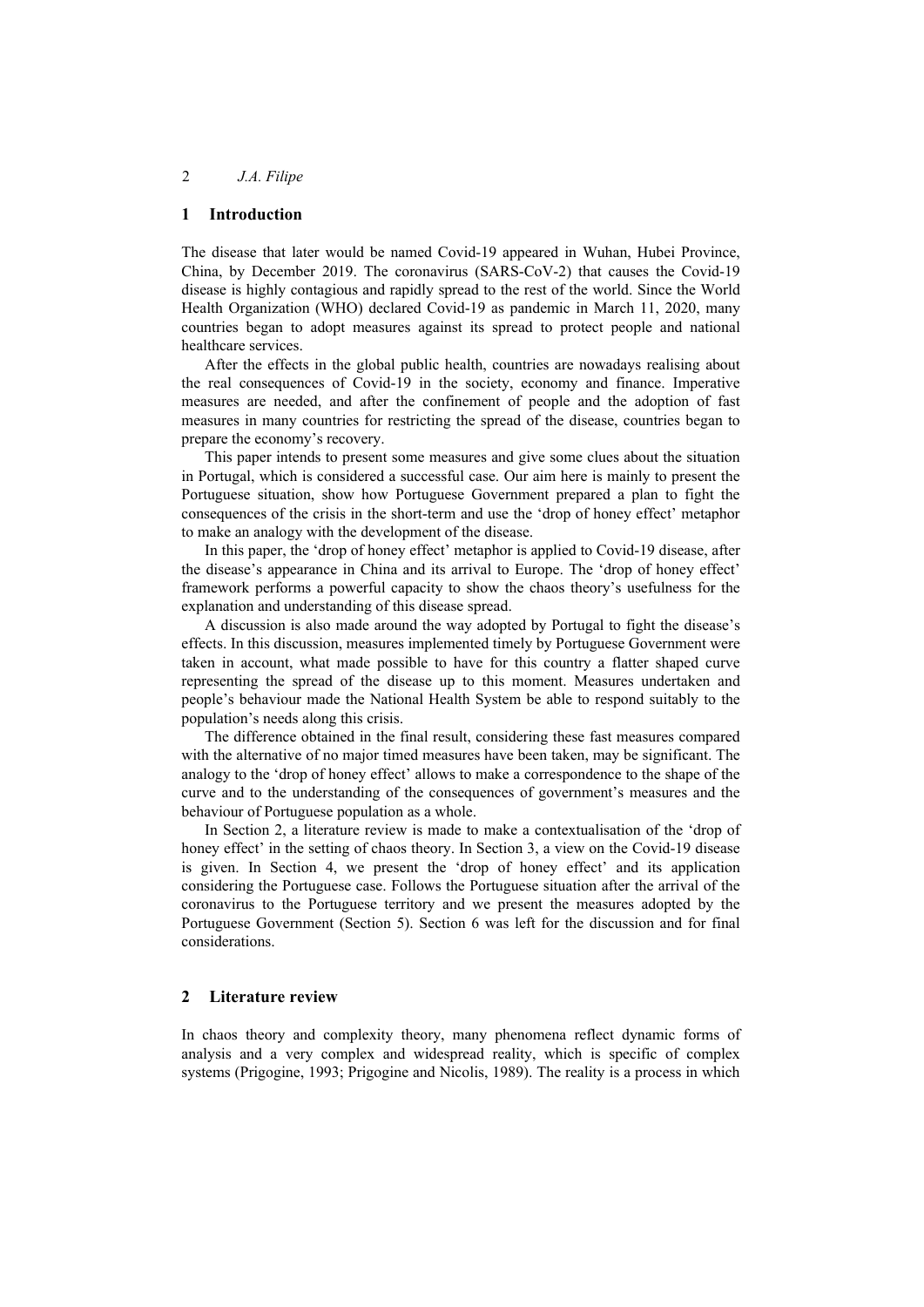Chaos theory focuses, in mathematics terms, on the study of chaos in systems. The apparently-random states of disorder and irregularities of the dynamical systems are often governed by deterministic laws that are highly sensitive to initial conditions.

The butterfly effect is a metaphor closely associated to Lorenz, in the chaos theory context, reflecting the sensitive dependence of a phenomenon to the initial conditions. A small change in one state of a deterministic nonlinear system can result in large differences in a later state.

As referred in Ferreira et al. (2013), chaos is easily identifiable in mathematical computer problems and in laboratory research. Lorenz (1963) published the theoretical results from his previous work when he studied a model in computer for weather prediction. He noted significant differences in computer calculations after small changes in initial conditions. With these results, the chaos theory was founded. Lorenz (1963) showed that even detailed atmospheric modelling cannot, in general, make precise long-term weather predictions. Grabinski (2008) referred to this situation saying that it was proven in the early 1960s that weather forecast is not possible for an arbitrarily long period of time for principle reasons (no supercomputer will ever be able to calculate whether it will rain in exactly 30 days or not). Grabinski (2008) added that when changing the input variables (e.g., present temperature) very slightly (about 0.1%), the predicted weather changed completely.

A metaphor for such a situation may be considered as a butterfly flapping wings in China that can cause a hurricane in Texas, USA. As mentioned by Grabinski (2008), this "butterfly wing effect is due to the mathematically well-known effect of chaos. It was arguably Jacques Hadamard who first wrote about the mathematically effect in the end of the 18th century. The first application to science was probably performed by Lorenz as mentioned above. Meanwhile chaos has standard applications in science. In the 1980s it became the content of standard text books (Schuster, 1984)."

Being the 'butterfly effect' metaphor very suitable for applications to physical phenomena, in our opinion, the 'drop of honey effect' is very particularly interesting for social phenomena. When phenomena in social systems are considered, there is a high degree of unpredictability associated to the human behaviour because, in its essence, the human species has a large range for unexpected actions (Filipe and Ferreira, 2013).

The 'drop of honey effect' comes from the tale written by the Armenian poet Hovhannes Tumanyan (1869–1923). In the story, a big quarrel happens from basically nothing (from a little drop of honey). Events spread with huge consequences. The tale allows clearly to explain a phenomenon that begins with an apparent 'insignificant' event and reaches enormous consequences, a war.

In several works, Filipe and Ferreira proposed the 'drop of honey effect' metaphor to represent these phenomena. See for example the following works with applications in several areas: Ferreira and Filipe (2012, 2017), Filipe and Ferreira (2013, 2014), Ferreira et al. (2014) and Filipe (2020). We suggest a look on the Tumanyan's tale, which is reproduced for example in Filipe (2020), where the tale's similarities with many phenomena in humanities can be seen, as the recent Covid-19 spread, that is approached on that paper. These similarities to Covid-19 spread are obvious.

Filipe and Ferreira (2013) proposed the 'drop of honey effect' metaphor for some examples involving chaos theory in international relations area, such as the Iranian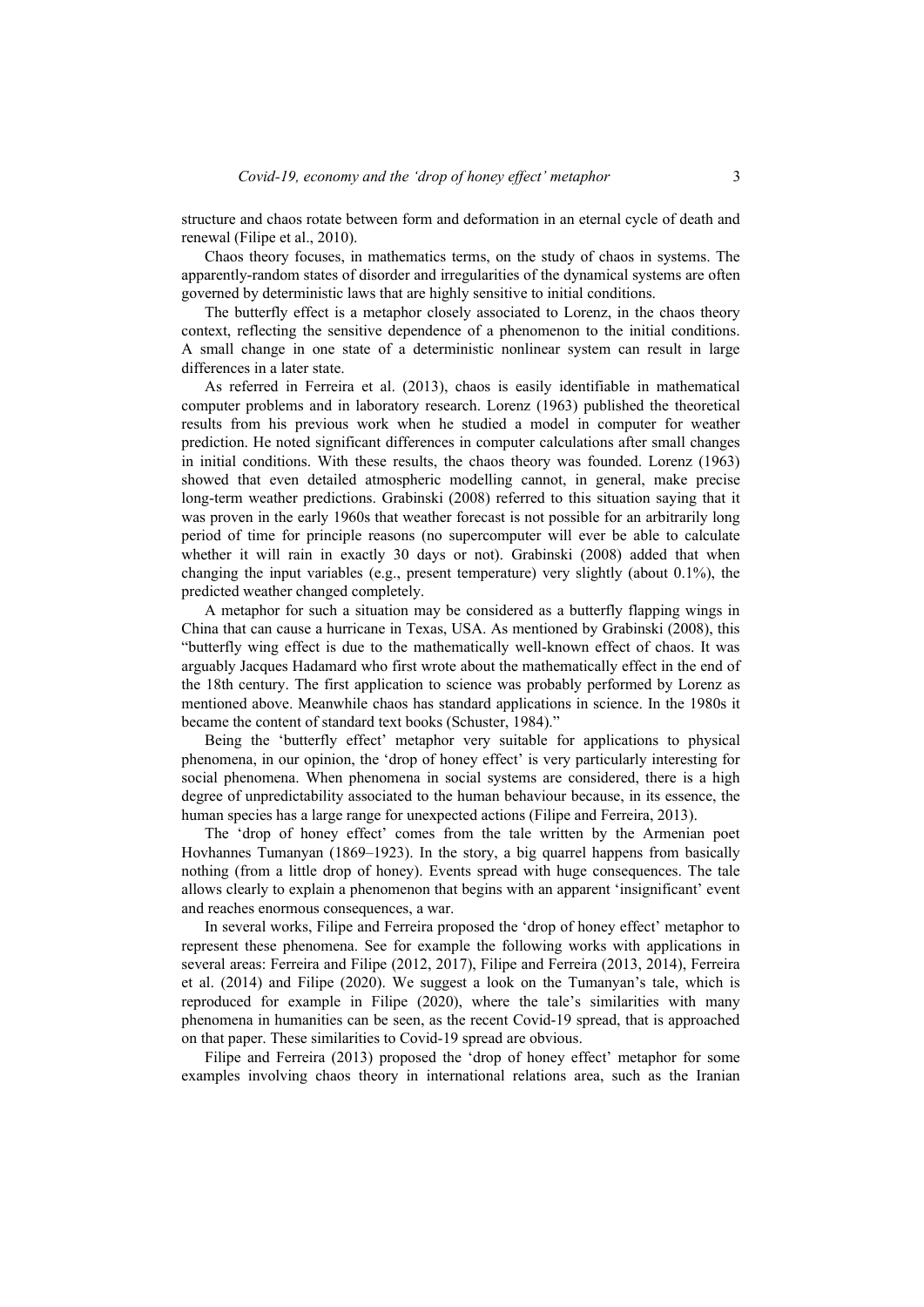Revolution of 1978–1979 (Farazmand, 2003), the predictions made on the post-Castro environment in Cuba (Radu, 2000), Adolf Hitler in Germany (Peled, 2000), September, 2001 in the USA, Alexander in the Persian Empire, the arrival of Attila to Europe, or the arrival of gunpowder in Europe. For particularities and other illustrations, see the above mentioned works.

Plaza i Font and Régis (2006) stated that the introduction of the notion of chaos that is derived from the chaos theory, as developed in mathematical and physics sciences, into the study of socio-political phenomena allowed a better understanding of the dynamic evolution of the nonlinear systems. Some years later, Plaza i Font (2014) referred that among the many metaphors that could be brought up in that context, perhaps the so-called butterfly effect (Lorenz, 1972, 1993, 2000) is the one that has best captured the attention of not only academic but also a much wider public. However, when approaching the political science in the chaos theory context, this author recognised our 'drop of honey effect' applications as an interesting metaphor proposal for the explanation of these phenomena.

Grabinski and Klinkova (2020) by their turn, when studying the Covid-19 pandemic, stated that, mathematically, such chaos effects of the disease were more like "the 'drop of honey effect' as defined in Filipe & Ferreira, 2013 [...] in contrast to chaos effects like in the weather forecast."

#### **3 Covid-19**

The now called SARS-CoV-2 (the new coronavirus), that causes the Covid-19 disease, appeared in Wuhan, Hubei Province, China, by December 2019, and then spread all over the world. A pandemic was declared by the WHO in March 11, 2020. This disease is very contagious and can infect anybody. In general, it reaches older people more severely and more deadly. Although all the measures that were adopted all over the world and the support given by healthcare systems, this coronavirus already made more than 175 thousand deaths around the world.

Timely decisions are key for the control of this coronavirus dissemination. An opportune decision in the very initial moments could have made all the difference in the virus spread. The 'drop of honey effect' is a very suitable framework to explain the way how the virus spread all over the world after the virus began to infect people in Wuhan. Consequences in the public health, and in the social, economic and financial dimensions were tremendous worldwide.

This big impact of Covid-19 was rapidly visible in the public health and in economies. The social and economic crisis we are experiencing, due to the spread of Covid-19, is the worst in recent history, allowing to expect difficult times ahead. The importance of this phenomenon's study has already allowed a huge number of scientific articles in the very different research areas.

As the consequences of the Covid-19 disease spread are tremendous, it is crucial that a vast set of measures be taken to reduce its impact on the society. It is not possible to know yet how long this coronavirus pandemic 'attack' will remain. It is not also possible to know exactly when effective and safe forms of treatment for the disease will appear and when the onset of vaccines will be available for being applied massively.

What we have at this moment in health area is a situation that reflects the need for the implementation of drastic measures by countries to combat the possible exhaustion of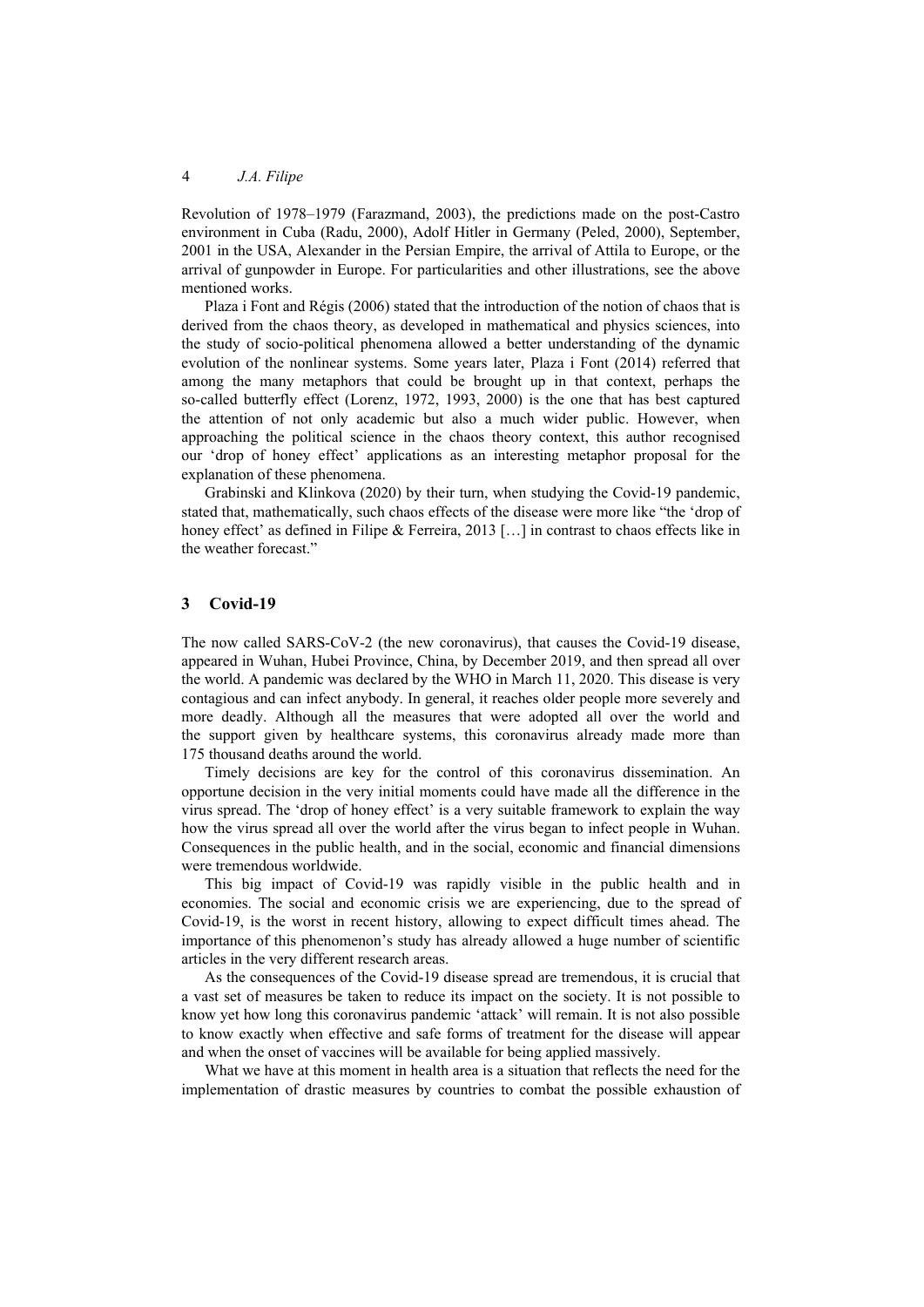National Health Systems' services. It is also expected that a better phase in the evolution of the disease can arrive soon, either as a result of measures adopted or by introducing solutions such as medication or vaccination.

In view of this, we can make a desirable reflection, propose measures and solutions and try to learn from recent experiences. We must learn from scientific studies already carried out and we must learn from measures that have been implemented and from which results can be analysed.

The confinement is often asked to the generality of the population. The strategy 'stay at home' has been one of the effective strategies to fight against the Covid-19 disease. Many governments are committed with the defence of populations by attempting to decrease the impact of the first wave of this coronavirus disease, contributing for supporting National Health Systems and safeguarding their capacity to respond to the demanded services on the context of the disease spread. Some countries began trying the population's immunity as the first strategy by letting the population get exposed to the virus. Some of these countries went back after realising the coronavirus deadly power.

On the context of the spread of this coronavirus, we also know that if a half of a population behaves like staying at home and adopts adequate measures and the other one does not, the final result is expected not to be good, i.e., the effort of the very careful ones is (almost) wasted (see Grabinski and Klinkova, 2020). As in Grabinski and Klinkova (2019), although 'sometimes an average makes perfect sense', others it makes no sense. This is one of those cases.

#### **4 The 'drop of honey effect' and the Portuguese case**

As stated above, in several previous works, we used the 'drop of honey effect' to show how a small change in the initial conditions can produce huge changes in the final result. In the present context, as seen also above, Filipe (2020) uses the 'drop of honey effect' metaphor in the chaos theory context to study the effects of Covid-19 spread.

A Dawson (2020) press article shows that Chinese authorities delayed the implementation of the initial measures. Dawson (2020) states that "models […] show [that] if the country had taken steps to contain the virus one week earlier, it could've prevented 67% of all cases […]. If the Chinese Government had acted three weeks prior, at the beginning of January, […] it would've slashed the number of cases to 5% of the total." This statement shows the importance of acting timely.

As exposed in Filipe (2020), citing BBC News (March 23, 2020), up to March 23, 2020, "it took 67 days from the first reported of Covid-19 to reach 100,000 cases, 11 days for the second 100,000, and just 4 days for the third 100,000."

In the Coronavirus disease (COVID-19) outbreak situation update of April 23, 2020, 01:00 WEST there were 2,549,632 infected confirmed people, 175,825 deaths, in 213 countries, areas or territories with cases (World Health Organization, https://www. who.int/emergencies/diseases/novel-coronavirus-2019).

The Dawson's description and the evolution of the disease around the world shows the suitability of the 'drop of honey effect' to explain the spread of the virus, after its appearance in December, 2019 in Wuhan, China.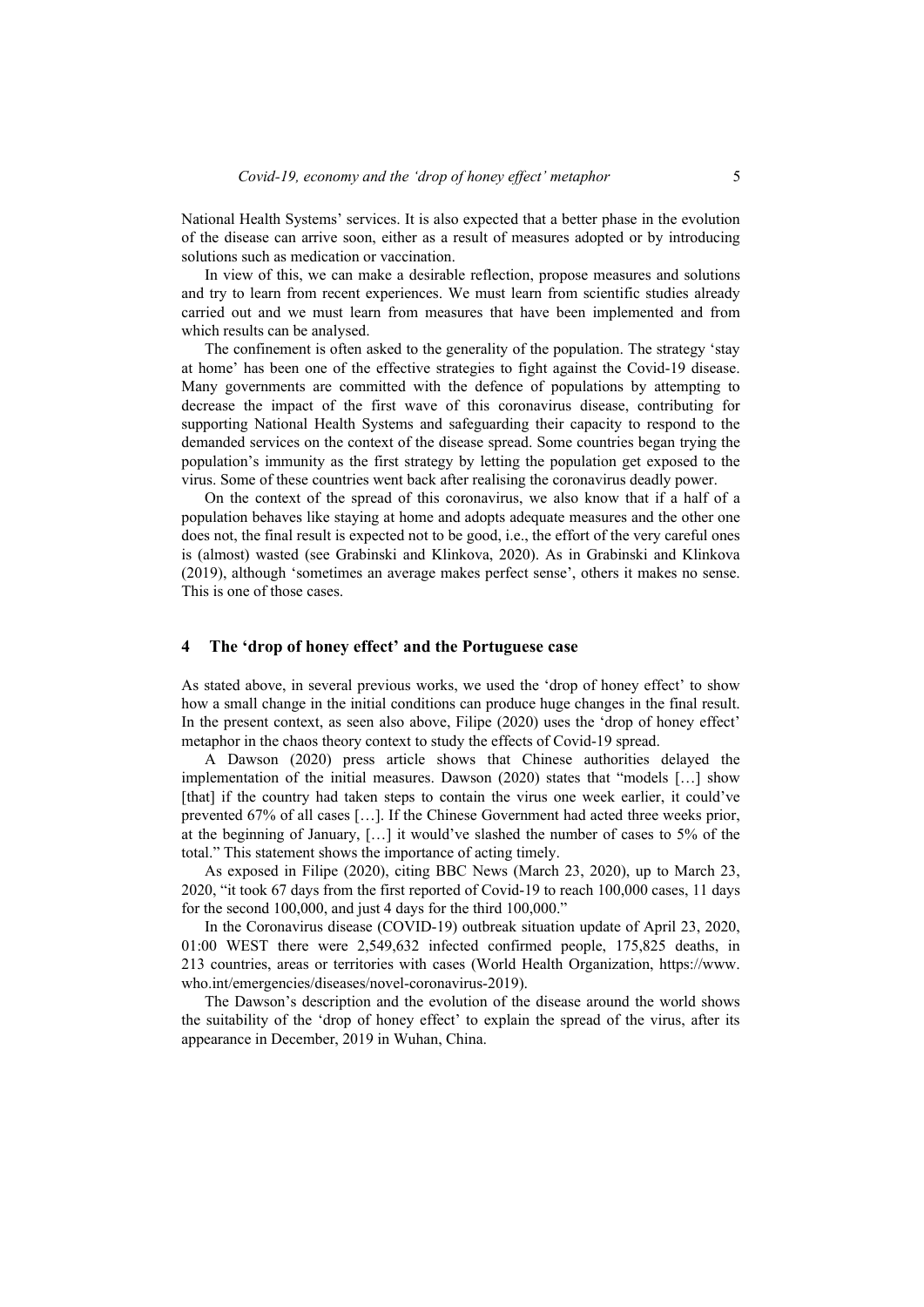When the coronavirus spread after the initial stage, maybe also there was a huge governments' concern with a priority 'no panic' strategy. Only after the panic got generalised governments adopted hard measures.

Although the factual effectiveness of the implemented measures is not the aim of the present study, in the case of Portugal the relatively timed intervention of the Portuguese Government may have been decisive in the reduction of the infection spread. This organised intervention did not happen in several other countries after the virus appearance in Wuhan, China. One of the reasons may be the fact that the disease, being very new, was devalued. As soon as the effects began to get visible at their entire extension, behaviours have changed for both governments and populations.

António Sales, the Portuguese Secretary of State for Health, in an interview with the British newspaper *The Guardian*, said that the Portuguese Government "took the right measures at the right time." The Portuguese Government explains the 'secret' of success as a quick and flexible response to the 'worst case scenario'. This response, in his view, was based on "the best scientific advice and the experience of other countries."

Portugal had its first cases declared some time after other European countries and this fact allowed an apprenticeship that was put into practice by the central government.

Another important factor was the political consensus in the Portuguese political system around this phenomenon, which required quick measures for which political support was desirable.

Measures adopted by the Portuguese Government allowed to reduce the number of infection cases and deaths and to support the National Health System to respond to the demand for its services.





Up to this moment, a flatter curve was possible to be shaped. Strong levels of control helped the reduction of the coronavirus spread. There are infections, but they happen over a longer period of time (see the curve with controls in Figure 1). Healthcare workers and

*Source:* Lacina (2020)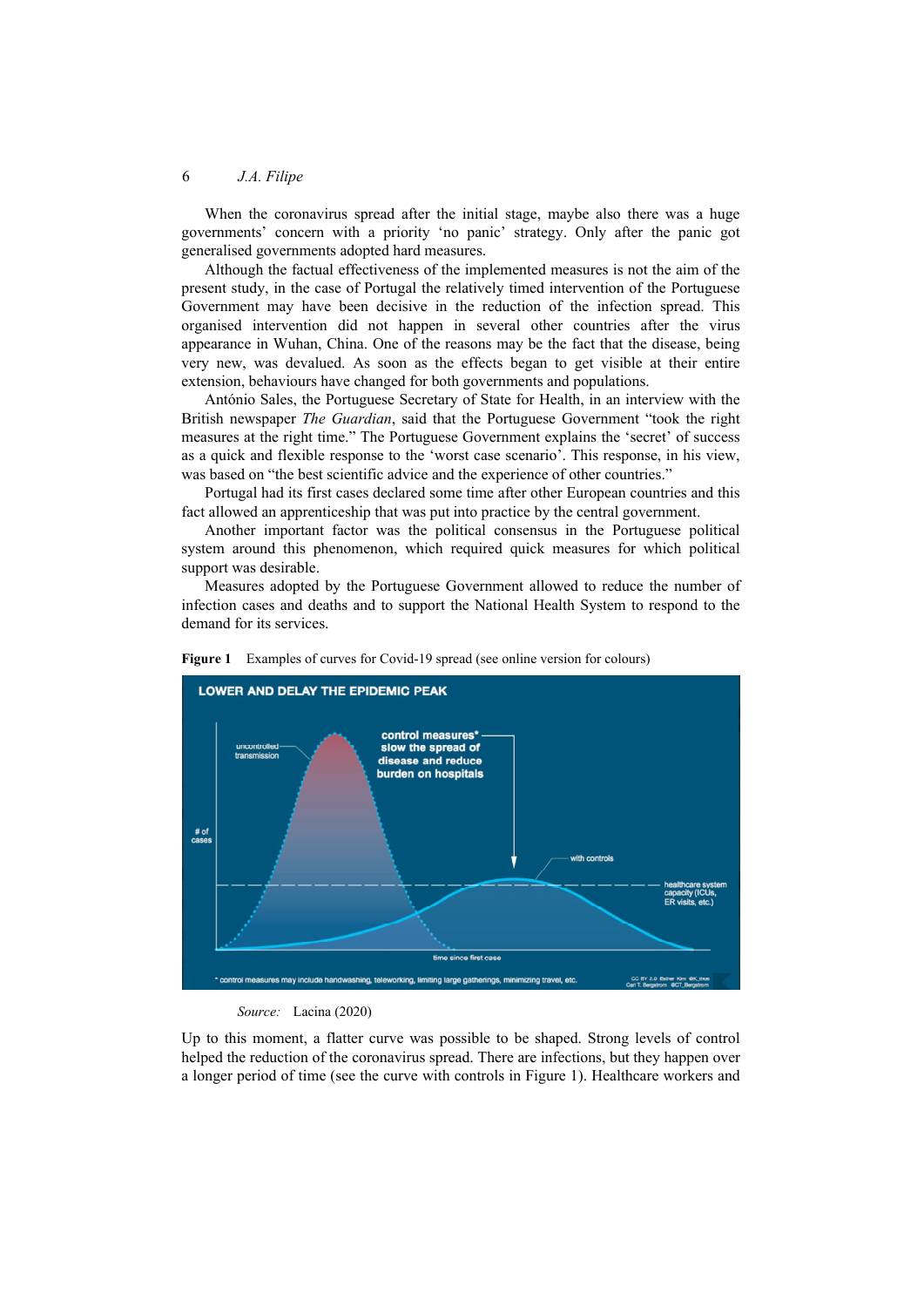facilities are not overwhelmed and infected people are possible to receive a better treatment at the same time that there are also fewer deaths.

To explain the spread of the disease, Grabinski and Klinkova (2020) presented the population growth being represented by

$$
\dot{n}(t) = \frac{1}{\tau} \cdot n(t) \tag{1}
$$

and its limitation given by

$$
\dot{n}(t) = \frac{1}{\tau} \cdot n(t) \cdot (1 - n(t))
$$
\n(2)

Considering the conditions showed in Grabinski and Klinkova (2020), the solution for this equation can be given by

$$
n(t) = \frac{n_0 \cdot e^{t/\tau}}{1 - (1 - n_0) \cdot e^{t/\tau}}
$$
(3)

and after calculating the derivative with respect to time for this equation (3),

$$
\dot{n}(t) = \frac{n_0}{\tau} \cdot \frac{e^{t/\tau} (1 - n_0)}{(1 + (e^{t/\tau} - 1) n_0)^2}
$$
(4)

is obtained, being possible to study the specific curves for the way the infection spread in countries according to their populations' particular behaviours. These authors simulate and exemplify with  $\tau = 0.5$ , 1.5 and 2.5 (taking  $2 \cdot 10^{-5}$  infections as the starting value  $n_0$ ) – see Figure 2 (Grabinski and Klinkova, 2020). The higher the value, more flattered the curve.

**Figure 2** Plot of equation (4) for  $\tau = 0.5$ , 1.5 and 2.5 (see online version for colours)



*Source:* Grabinski and Klinkova (2020)

In the case of Portugal, a big value for  $\tau$  is expected to occur, slowing the growth of the disease spread (when  $n(t)$  approaches its maximum 1, growth becomes slower and slower). This represents a system that allows the Portuguese National Health System to respond better to the evolution of the disease. Considering the metaphor of the 'drop of honey effect' and using Grabinski and Klinkova (2020) model, with a (discontinuous)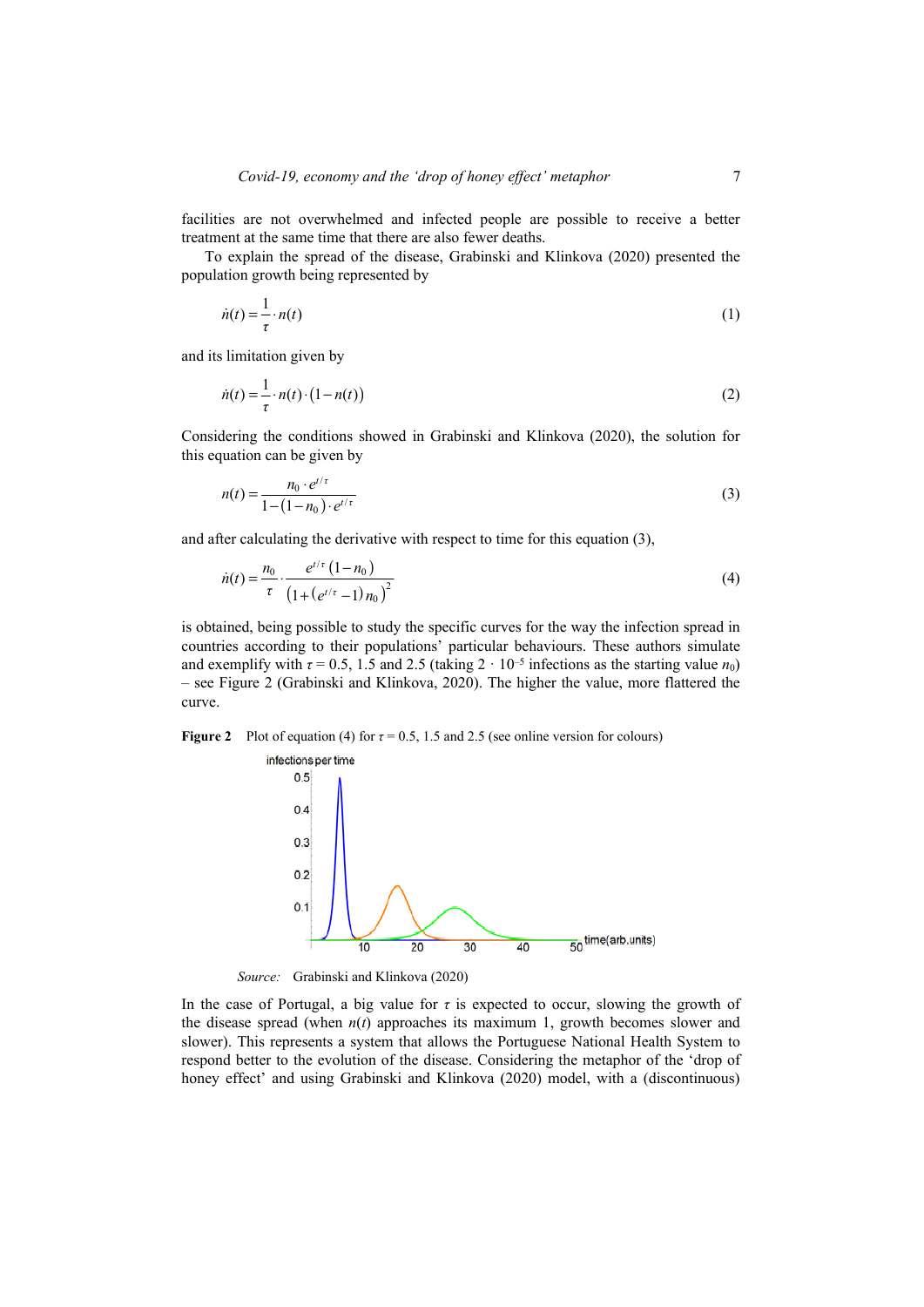change in  $\tau$  or in the ratio of  $n_1$  to  $n_2$ , chaos effects are very likely, what might be a good quantification for the 'drop of honey effect'.

After the panic emergence and the stay of people at home, it was possible to get a higher value for *τ*, meaning that the curve was flattered, becoming the spread of the disease less accelerated. This situation allows to have a better response from the National Health System.

At the present moment, the Portuguese health system is still away from reaching the exhaustion in this crisis time, still existing a big capacity for new patients' demand of services in the near future.

#### **5 The Portuguese situation and measures**

#### *5.1 General considerations*

Considering specifically the arrival of the coronavirus to Europe, it is relevant to note that when the Covid-19 reached the European countries, national authorities may have not considered the severity of the virus and took soft measures in a first instance.

The reality is that there are many national differences in approaching the problem within European Union and different ways of looking at solutions. Huge short-term European GDPs deteriorations are a reality and unemployment is increasing significantly.

Europe is impacted by a high incidence of the disease, with some countries being harmed more than others, for different reasons. Europe as a whole suffers from the same economic 'illness' and is now travelling in the same 'boat', although it impacts on a different magnitude on each country.

The Portuguese case has been seen as a successful case. Regardless of whether or not all indicators are as meritorious as they may be considered to be, one of the great merits of the Portuguese case is that measures adopted allowed that the National Health System was not pressured in a way it could not be able to respond to requests. The health system was kept operational, and up to this moment, all patients could have the best treatment possible to give, with the available medical treatment.

Central Portuguese political management had remarkable merits in considering measures such as social confinement in a timely manner, which the Portuguese population very satisfactorily knew how to comply with, as well as the closure of establishments according to rules that made possible to reduce the general infection rate. Also important were the successively three declared 'state of emergency' announced by the President of the Portuguese Republic, given the need of controlling the spread of the disease.

Tests were also being extended as much as they were made available in number, in order to allow more and more suspicious cases to be tracked.

Some of the short-term measures are presented, considering what was proposed and has been done in the Portuguese case, after the Director-General of the World Health Organization declared Covid-19 a pandemic on March 11, 2020 (see WHO Director-General's Opening Remarks at the Media Briefing on COVID-19, 2020).

On March 13, some measures were declared, such as the closing of nightclubs and similar establishments, the reduction of capacity in restaurants and public spaces, the limitation in the frequency of shopping centres and the limitation, at national level, of visits to nursing homes.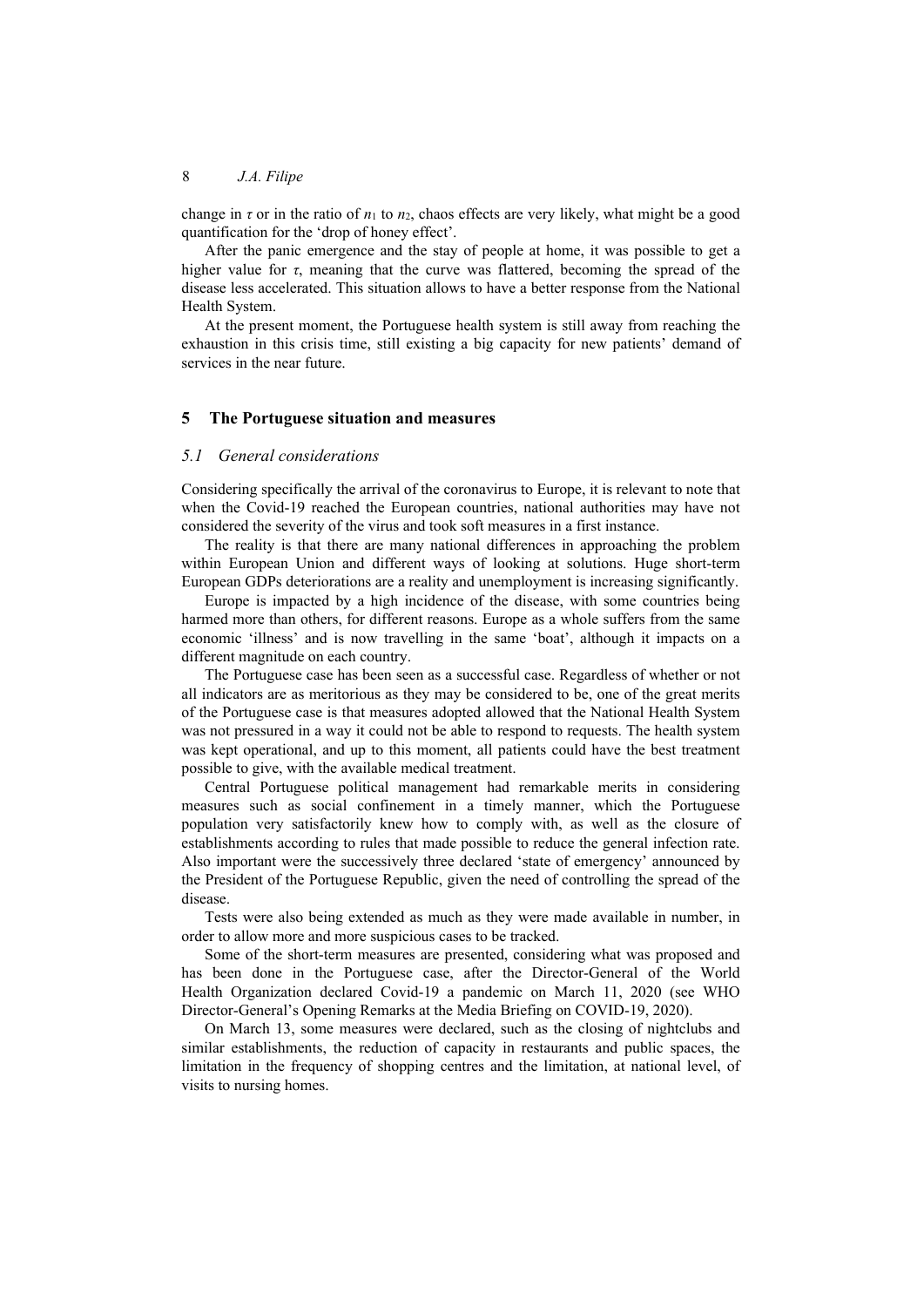In a declaration to the country, made from his official residence in S. Bento, the Portuguese Prime Minister stressed that this "is a battle and a struggle for all, for our survival and protection"; adding that the pandemic is "a situation in all respects exceptional" and that is "new for all of us in contemporary times and that poses immense challenges."

Shortly thereafter, on March 15, the Prime Minister informed that schools would be closed and supplementary measures would be taken as a result of this need.

On March 18, the Portuguese President of the Republic declared for the first time the 'state of emergency', having defined the guidelines for the introduction of measures. These measures would be tightened in his next 'state of emergency' declaration according to what was demanding for the Easter vacation period. He would later alleviate the measures for the third declared period.

The Portuguese Government has, meanwhile, launched an additional package of measures to combat the coronavirus pandemic and mitigate the economic impacts of Covid-19.

Trying to protect jobs, the executive eased the conditions for the access to the new lay-off regime, which had, however, been enacted, and made official a six-month moratorium on credit for families and companies. It also enacted measures from the point of view of digital payments, municipalities and European funds for companies.

From the measures proposed by the Portuguese Government for fighting the effects of the social and economic crisis, the following ones stand out, as Nunes (2020) summarises.

#### *5.2 Some particular measures*

The economy suffered significantly in a very short period of time due to the spread of the virus. The concerns are very high worldwide, being urgent measures needed to reduce the impact on the economy and on the employment.

The Portuguese Government has adopted a set of measures to be enacted urgently, some of which are presented next:

• After the layoff declared previously, the government has proposed a new package of measures relating the layoff. The access to the layoff, in this second proposal, has become less demanding, lasting less time than the defined firstly, as being an 'exceptional and temporary measure for the protection of jobs'. A 40% drop in activity in the previous month would suffice for a company to meet the requirements or an equivalent drop in the same period the previous year. In addition to the activity factor, it is allowed to access the regime of companies or products that had the closure of measures enacted with the state of emergency, such as companies that 'experienced a total or partial stoppage of their activity that results' from problems with supply chains or with orders suspension/cancellation. The support remains in force 'for periods of one month, renewable for the next three months, if justified'. In addition, and as was already known, companies that access the new regime cannot interrupt employment contracts 'through collective termination or extinction of a job' in the period in which they are in force or dismiss, nor in the 60 days following their application.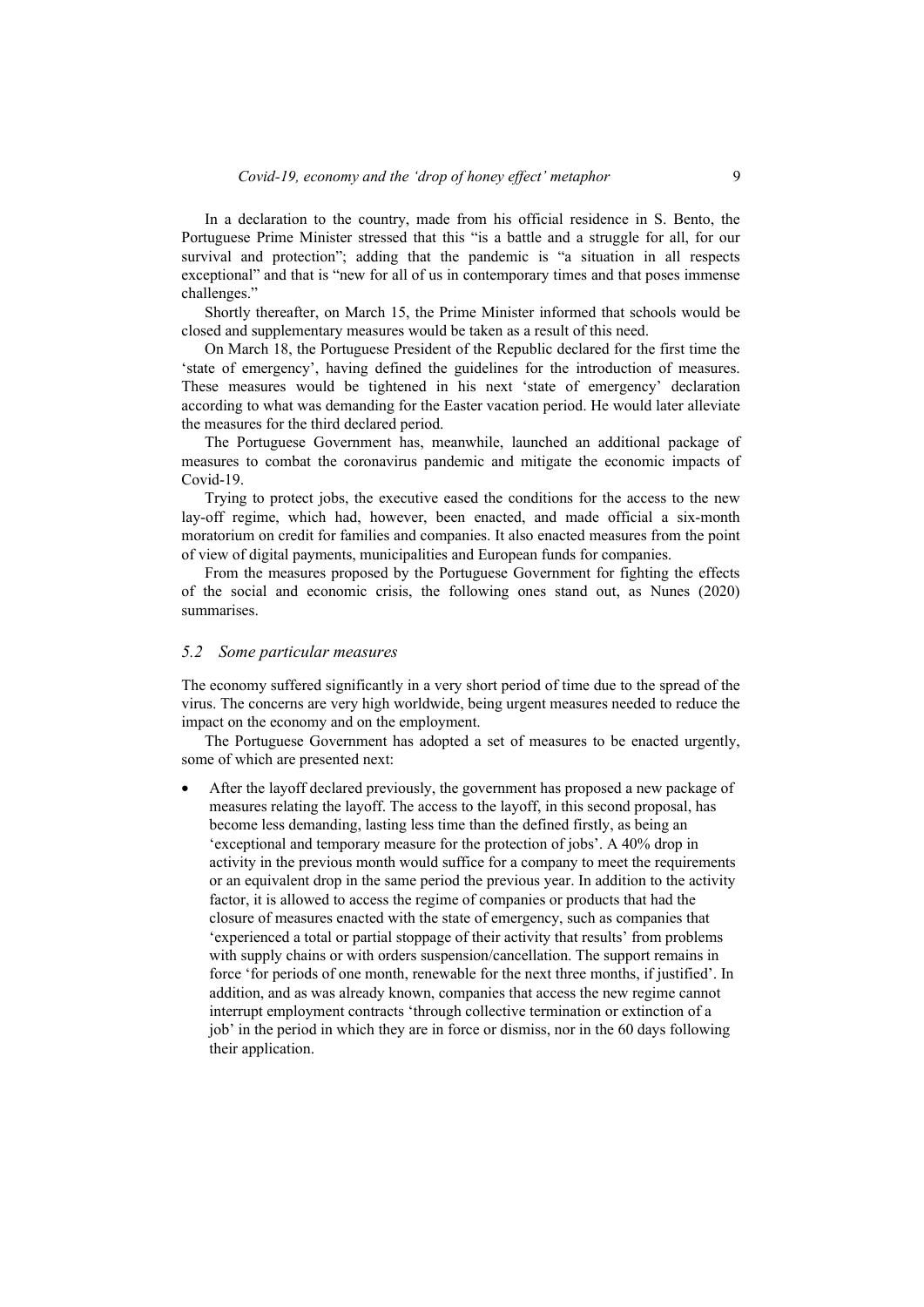#### 10 *J.A. Filipe*

- Six-month moratorium on credit to families and companies. The government also approved a decree-law that 'determines exceptional support and protection measures for families, companies and other entities of the social economy', specifically a six-month credit moratorium to 'apply the reinforcement' of treasury and liquidity in that period of more difficult economic situation. "Since the financial system has a special duty to participate in this joint effort due to its essential role in financing the economy, a six-month moratorium is approved, until September 30, 2020, which prohibits the ban on revoking credit lines contracted, extension or suspension of credits until the end of this period, guarantee of financing for families and companies and prevent possible defaults", informed the Council of Ministers, in a statement. This measure covers housing loans for families and credit for companies. This is the legal regime promised by the Minister of Finance and that some banks were waiting for.
- The government approved a proposed law to place the Institute of Housing and Urban Rehabilitation (*Instituto da Habitação e da Reabilitação Urbana – IHRU*), a grantor of loans to pay rent to tenants who have suffered test breaks because of the economic effects of the pandemic.
- The regime of absences justified by assistance to the family was reinforced. The executive approved a decree-law that regulates the exceptional and temporary regime 'of justified absences motivated by assistance to the family'. The reinforcement involves "the support of situations in which the need for assistance to a relative in the straight ascending line that is in charge of the worker and who frequents social facilities whose activity is suspended." A worker is able to take time off work, for example, to provide assistance to an elderly relative who was in charge due to the temporary closure of a nursing home. He will receive a remuneration of 66% of the base salary (does not include other components of the remuneration), up to a minimum limit of 635 euros and a maximum limit of 1,905 euros, calculated according to the number of days absent from work. This support was already foreseen for workers who were supposed to stay at home to take care of children under the age of 12, as a result of the closure of schools. In this case, it does not include the period of school vacations, being thus assigned only between March 16 and 27. In the case of children attending social facilities which support early childhood or disabilities, the support is granted until April 9, not being allowed to overlap periods between parents.
- Schools open to provide support during the Easter period.
- Fees are suspended on electronic payments. The visa measure provides an alternative to coins and banknotes, through which this new coronavirus can be transmitted.
- Government wants municipal expenses in the *FAM Fundo de Apoio Municipal* (Municipal Support Fund) to not count towards indebtedness. As a support to municipalities, the government sent a proposal to Parliament so that the 12 municipalities with support from the Municipal Support Fund (FAM) can fight Covid-19 without financial restrictions. The 12 municipalities under the FAM are Alandroal, Alfândega da Fé, Aveiro, Cartaxo, Fornos de Algodres, Fundão, Nazaré, Nordeste, Paços de Ferreira, Portimão. Vila Franca do Campo, Vila Nova de Poiares and Vila Real de Santo António.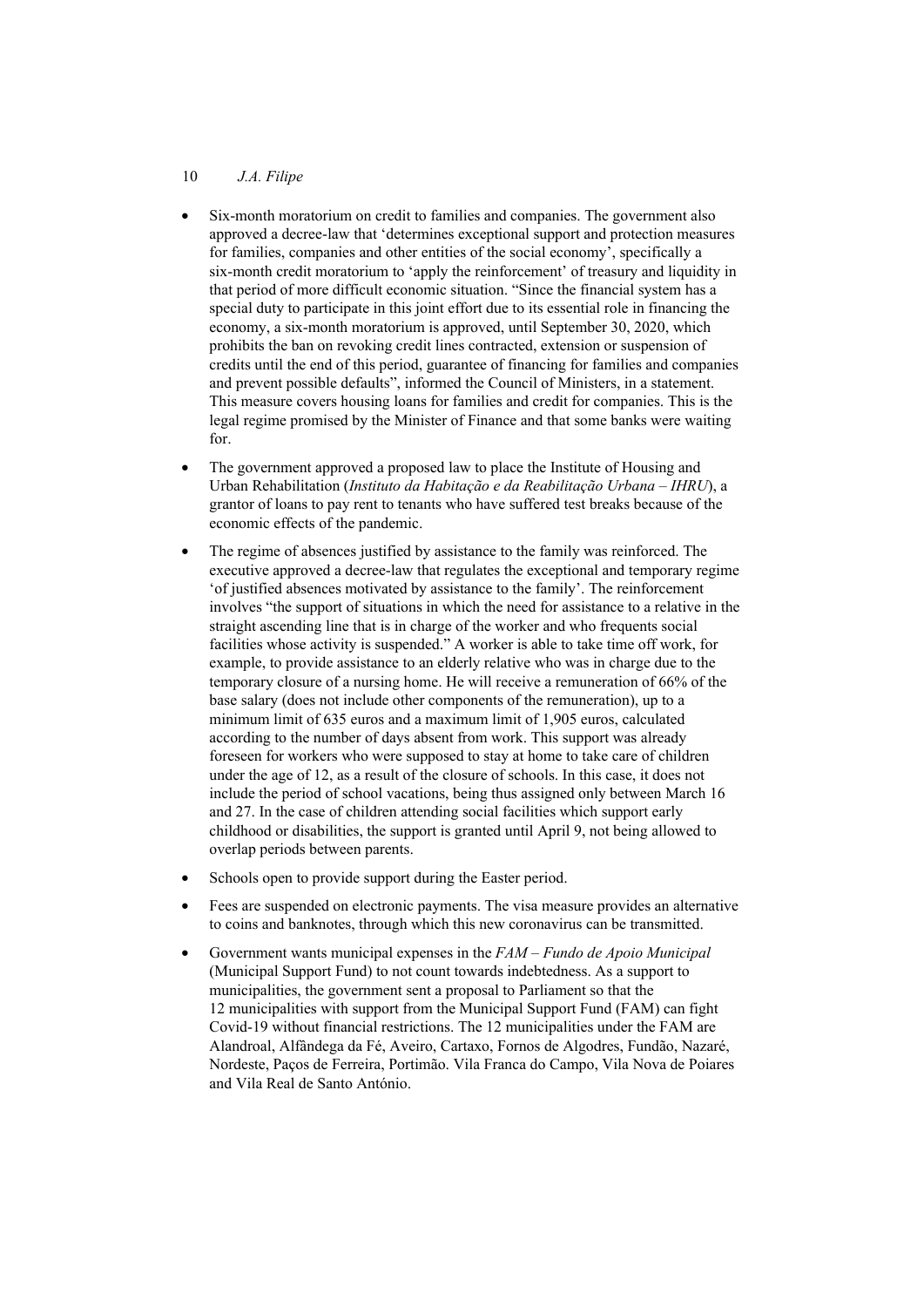- Cultural events cancelled because of the virus will be supported by the state. A decree-law was approved by the Council of Ministers to ensure 'special protection for the cultural agents involved' in the performance of shows that were cancelled because of the new coronavirus. The measure covers 'shows not performed' between February 28, 2020 and 'up to 90 business days after the end of the state of emergency'. "In the face of the Covid-19 pandemic, and with a view to preventing the transmission of the virus, the government took measures that included, inter alia, the closure of facilities and establishments where cultural and artistic activities are carried out. Therefore, it is important to ensure special protection for cultural agents involved in the performance of these shows, as well as to guarantee the rights of consumers", defends a government responsible.
- Government accelerates the payment of the incentives provided in the Portugal 2020 Program. The Council of Ministers approved a "decree-law that alters the general rules for the application of European structural and investment funds, in order to allow for the anticipation of payment requests, as regards to balances."
- Other measures already introduced by the executive at the level of European funds: reimbursement of expenses incurred with participation in international events that have been cancelled; 12-month moratorium on amortisation of reimbursable subsidies under the *QREN – Quadro de Referência Estratégica Nacional* and Portugal 2020, with expiration term until September 30; introducing a change to consider that a failure to achieve objectives that had been 'contracted within the scope of the incentive system' is no longer considered non-compliance; considering a proposal to launch an 'extraordinary training and qualification plan', which includes the payment of supportive amount to companies for half the employee's remuneration, up to the limit of the guaranteed minimum monthly remuneration, supported by the *IEFP – Instituto de Emprego e Formação Profissional* (Employment and Professional Qualification Public Agency); the postponement for one year of the return of subsidies of Portugal 2020 Program for all companies.

#### **6 Discussion and final considerations**

As stated in Grabinski (2004), "due to chaos, small causes may evolve in time and have tremendous effects." After the appearance of Covid-19 in Wuhan, Chinese Authorities may have made a wrong management of the situation, having as a consequence the large-scale virus spread to the world (an analogy with the 'drop of honey effect' in the context of chaos theory is made).

The initial conditions are very important for the control of the disease spread. In this case of Covid-19, the delay in adopting the measures to confine the virus may have made the virus spread, first from Wuhan for the rest of the province, then for the rest of China and finally for outside China.

The present paper also shows the importance of having timed measures, which are very important in the way the virus spread in communities; and analyses the measures undertaken in Portugal in this problem context. As the disease first reached other countries in Europe, Portuguese authorities adopted some measures which major merit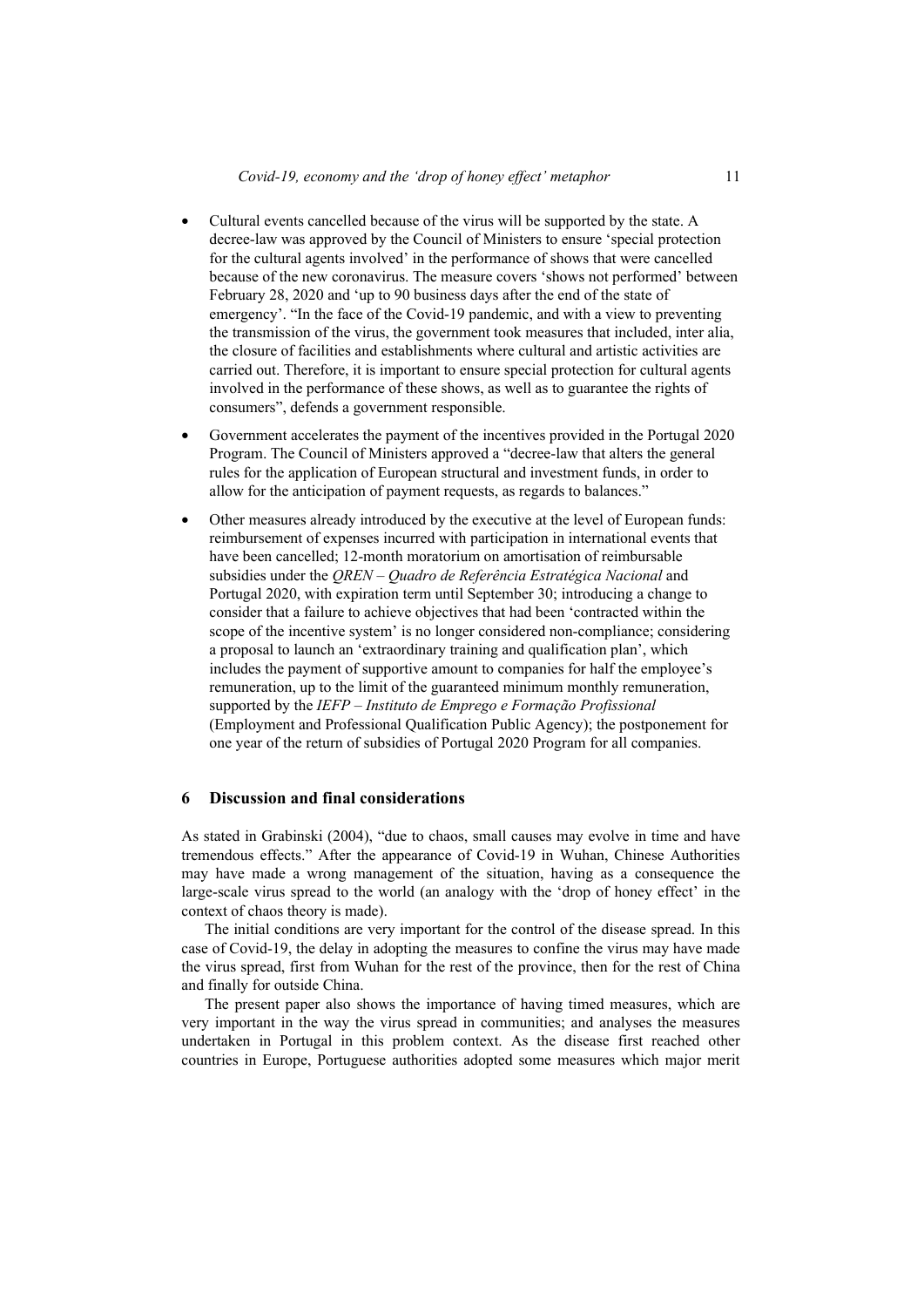may have been the safeguard of the National Health System to respond the services demand.

The 'drop of honey effect', as a very adequate framework, is operated in this paper to explain the spread of the disease and the importance of measures adopted in the right time. The serious situation activated by the Covid-19 disease had severe implications in the public health and social, economic and financial dimensions of societies. This methodology in the context of the chaos theory contributes to get an improved awareness of the new reality for which the world has to have now an increased responsiveness to deal with this new kind of situations.

In future work, it will be interesting to study the role of coordination and cooperation of different entities to implement efficient measures. As it is possible to see in the current coronavirus crisis, many entities were involved in cooperation processes, what made possible the implementation of strategies that brought relevant benefits for communities themselves and for the society as a whole. It is important to study these situations considering these strategies as much as the way they may bring relevant benefits for communities.

#### **References**

- Dawson, J. (2020) *Caller Blasts Idaho Gov. Brad Little's Response to Coronavirus During Town Hall*, 17 March [online] https://www.boisestatepublicradio.org/post/caller-blasts-idaho-govbrad-littles-response-coronavirus-during-town-hall#stream/0 (accessed 24 March 2020).
- Farazmand, A. (2003) 'Chaos and transformation theories: a theoretical analysis with implications for organization theory and public management', *Public Organization*, December, Vol. 3, No. 4, pp.339–372.
- Ferreira, M.A.M. and Filipe, J.A. (2012) 'The 'drop of honey effect'. A note on chaos in economics', *International Journal of Latest Trends in Finance and Economic Sciences*, Vol. 2, No. 4, pp.350–353, ExcelingTech Publisher.
- Ferreira, M.A.M. and Filipe, J.A. (2017) 'The "drop of honey effect" metaphor in chaos theory', *Acta Scientiae et Intellectus*, Vol. 3, No. 6, pp.27–42, Universum Research E-Center.
- Ferreira, M.A.M., Filipe, J.A., Coelho, M. and Pedro, I. (2013) 'Managing fisheries in light of complexity and chaos theories', in Banerjee, S. (Ed.): *Chaos and Complexity Theory for Management: Nonlinear Dynamics*, Chapter 13, pp.270–282, IGI Global, Hershey, USA, DOI: 10.4018/978-1-4666-2509-9.ch013, 10.4018/978-1-4666-2509-9.
- Ferreira, M.A.M., Filipe, J.A., Coelho, M. and Pedro, I. (2014) 'Chaos in world politics: a reflection. The 'drop of honey effect'', in Banerjee, S., Erçetin, S.S. and Tekin, A. (Eds.): *Chaos Theory in Politics*, Vol. 1, pp.89–104, Springer, Netherlands.
- Filipe, J.A. (2020) 'Epidemics and pandemics: Covid-19 and the "drop of honey effect"', *International Journal of Economics and Business Administration*, Vol. 8, No. 2, pp.240–249, DOI: 10.35808/ijeba/456.
- Filipe, J.A. and Ferreira, M.A.M. (2013) 'Social and political events and chaos theory the "drop of honey effect"', *Emerging Issues in the Natural and Applied Sciences*, Vol. 3, No. 1, pp.126–137
- Filipe, J.A. and Ferreira, M.A.M. (2014) 'Chaos in social and political phenomena the "drop of honey effect"', *Aplimat – Journal of Applied Mathematics and Engineering*, Vol. 6, pp.83–90.
- Filipe, J.A., Ferreira, M.A.M., Coelho, M. and Pedro, M.I. (2010) 'Chaos, anti-chaos and resources: dealing with complexity', in *9th International Conference on Applied Mathematics – APLIMAT 2010 (Proceedings)*, Slovak University of Technology, Bratislava, Slovakia.
- Grabinski, M. (2004) 'Is there chaos in management or just chaotic management?', *Complex Systems, Intelligence and Modern Technology Applications*, Paris.